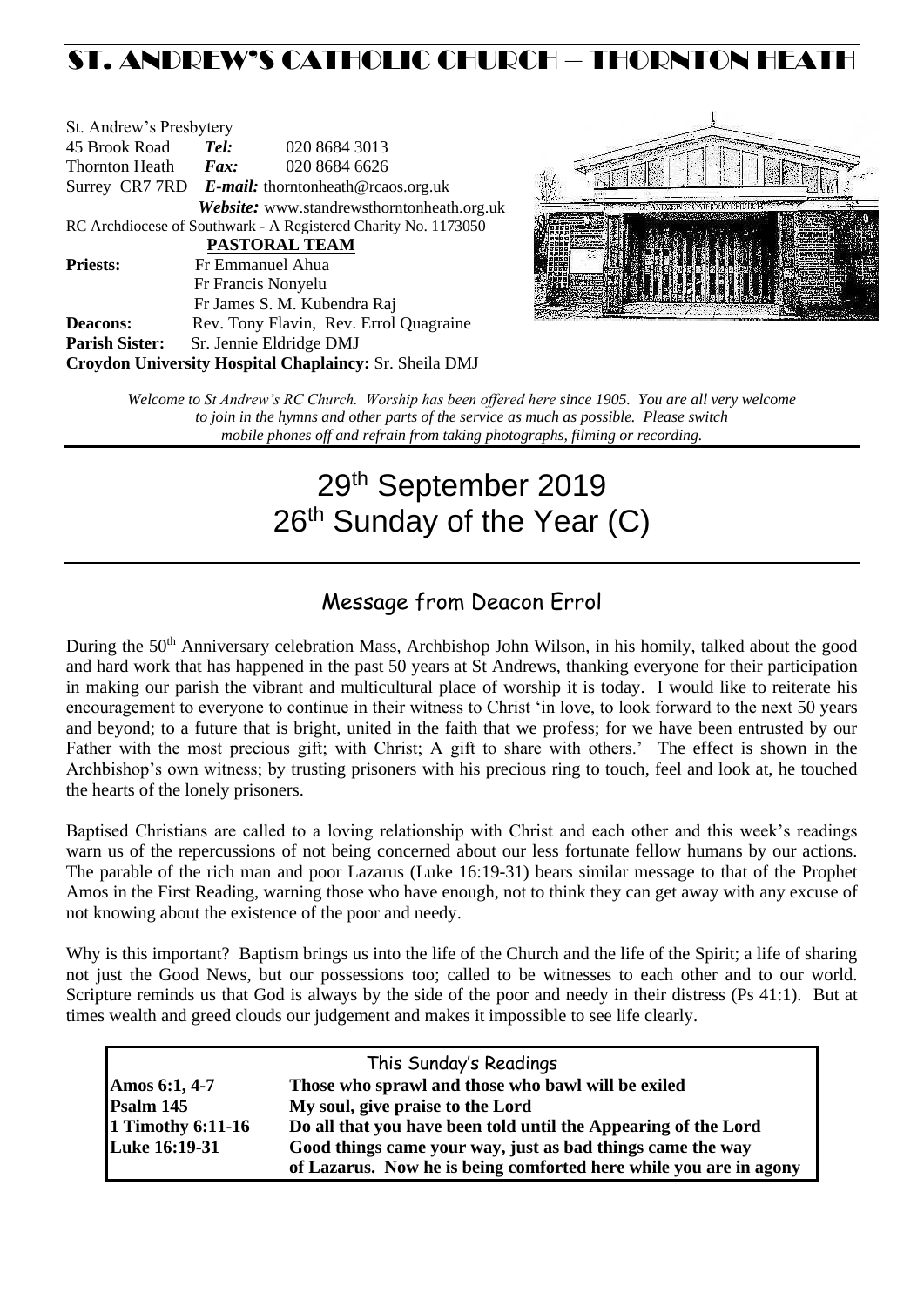# Diary for the Week

| Sunday 29 <sup>th</sup> September |                    | 6.00pm (Saturday) First Mass of Sunday | Mrs O'Hara RIP               |
|-----------------------------------|--------------------|----------------------------------------|------------------------------|
| $26th$ Sunday of the Year         |                    |                                        |                              |
|                                   | 9.30am             | Mass                                   | Peggy McMonagle RIP          |
|                                   | 11.30am            | Mass                                   | Parishioners                 |
|                                   | 5.00pm             | <b>Rosary</b>                          |                              |
|                                   | $5.15 - 5.45$ pm   | <b>Exposition and Benediction</b>      |                              |
|                                   | 6.00 <sub>pm</sub> | Mass                                   | <b>Keetley Family</b>        |
|                                   | $7.00 - 9.00$ pm   | <b>Charismatic Prayer Group</b>        |                              |
| Monday 30 <sup>th</sup> September | 7.30am             | Mass                                   | Francis & Ursula Kershaw     |
| St Jerome                         | 10.00am            | Mass                                   | <b>Holy Souls</b>            |
| Zechariah 8:1-8                   | $5.45 - 7.15$ pm   | <b>Beavers (hall)</b>                  |                              |
| Luke 9:46-50                      | $7.00 - 8.00$ pm   | <b>Parish Surgery</b>                  |                              |
|                                   | $7.30 - 9.00$ pm   | Scouts (hall)                          |                              |
| Tuesday 1st October               | 7.30am             | <b>Mass</b>                            | Cleta & Timothy Andradi RIP  |
| St Therese of the Child           | 10.00am            | Mass                                   | Peggy Gwyther RIP            |
| Jesus                             |                    |                                        |                              |
| Zechariah 8:20-23                 |                    |                                        |                              |
| Luke 9:51-56                      |                    |                                        |                              |
| Wednesday 2 <sup>nd</sup> October | 7.30am             | Mass                                   | Intentions of Ritchie Family |
| The Holy Guardian                 | 10.00am            | Mass                                   | The McCormich Family         |
| Angels<br>Nehemiah 2:1-8          | 2.00 <sub>pm</sub> | <b>Active Retirement Group</b>         |                              |
|                                   | 6.00pm             | <b>Lectio Divina Group (hall)</b>      |                              |
| Matthew 18:1-5.10                 | 7.30pm             | <b>Legion of Mary (hall)</b>           |                              |
| Thursday 3rd October              | 7.30am             | Mass                                   | Mrs O'Hara RIP               |
| Feria                             | 10.00am            | Mass                                   | The McCann-Keetley Family    |
| Nehemiah 8:1-12                   | $7.00 - 8.30$ pm   | <b>Cubs (St James the Great)</b>       |                              |
| Luke 10:1-12                      |                    |                                        |                              |
| Friday 4 <sup>th</sup> October    | 7.30am             | Mass                                   | Mike Gisczak RIP             |
| <b>First Friday</b>               | 10.00am            | <b>Mass followed by Exposition</b>     | Michael D'Souza RIP          |
| St Francis of Assisi              |                    | of the Blessed Sacrament/              |                              |
| Harvest Fast Day                  |                    | <b>Benediction</b>                     |                              |
| <b>Baruch 1:15-22</b>             | 6.30pm             | <b>Syro Malabar Mass</b>               |                              |
| Luke 10:13-16                     | 7.00pm             | <b>Liturgy meeting</b>                 |                              |
| Saturday 5 <sup>th</sup> October  | 9.30am             | Mass                                   | <b>Holy Souls</b>            |
| Feria                             | $10.00 - 10.30$ am | <b>Confessions</b>                     |                              |
| Baruch 4:5-12, 27-29              | $5.00 - 5.30$ pm   | <b>Confessions</b>                     |                              |
| Luke 10:17-24                     | 6.00 <sub>pm</sub> | <b>First Mass of Sunday</b>            | Ellen MacSweeney RIP         |
| Sunday 6 <sup>th</sup> October    | 9.30am             | Mass                                   | <b>Maureen Pronobis RIP</b>  |
| $27th$ Sunday of the Year         | 11.30am            | Mass                                   | Mr Guiliana RIP              |
|                                   | 5.00pm             | <b>Rosary</b>                          |                              |
|                                   | $5.15 - 5.45$ pm   | <b>Exposition and Benediction</b>      |                              |
|                                   | 6.00 <sub>pm</sub> | Mass                                   | Parishioners                 |
|                                   | $7.00 - 9.00$ pm   | <b>Charismatic Prayer Group</b>        |                              |

| Money Matters                 |           |
|-------------------------------|-----------|
| <b>Collection Last Sunday</b> | £1.484.46 |
| Payment by Standing Order     | £ 700.00  |
| Total offertory               | £2,184.46 |
| Thank you for your generosity |           |



Altar Servers and the church Cleaners and the church Cleaners church Cleaners This week Team 3 This week Sancho's Dusters Next week Team 1 Next week St Jude's Group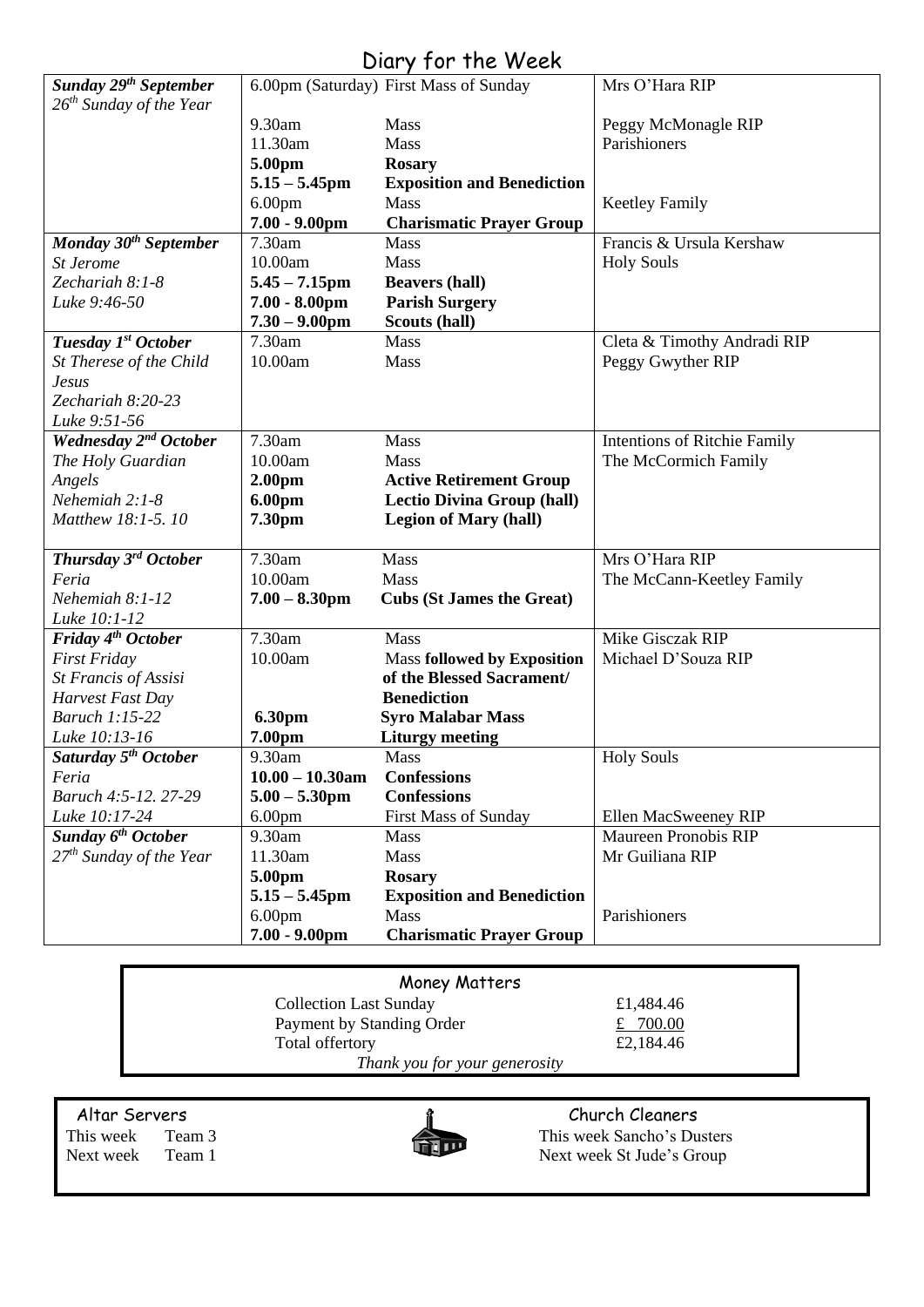# St. Andrew's Parish Notices

# **A BIG THANK YOU**

A very big thank you to everyone who helped with all the preparations, decorations, refreshments, flowers, music, altar serving etc. for our special Golden Jubilee Anniversary Mass last Saturday which was very successful and very well attended. Archbishop John Wilson was very complimentary about St Andrews and thanks everyone for their warm welcome. To everyone who worked so hard preparing for our special Mass, our clergy would like to thank you all again for all your hard work, we couldn't have done it without you!

### **FR EMMANUEL AHUA**

We are still waiting for our new Parish Priest to start and we hope to welcome him during the first week of October.

### **MISSION WITNESS: 'RED BOX' THANK YOU AND APPEAL**

This weekend we welcome Fr Liam Durrant MHM to give the five-yearly Appeal. Thank you to all parishioners who already give to the Pope's official charity for overseas mission – Missio – and Britain's own missionary order, the Mill Hill Missionaries, through the Red Box. There will not be a second collection, but if you do not currently have a Red Box, please do consider taking one. It would be fantastic if every home had a Red Box to help care for our Church family throughout the world. You can find more information or set up a Direct Debit online at mission.org.uk/about-apf

# **CHILDREN'S LITURGY REGISTRATION DURING SEPTEMBER**

The children's Liturgy will be resuming soon. Parents are being asked to register your children with one of our catechists – please see them at the table outside of the front of the Church after the 9.30am Mass on Sundays during the month of September. The group will be registering children aged between 3-8 years. Also we are looking for more helpers. If you think you can help us in anyway (a DBS will be required), please urgently speak to one of our catechists or contact Iz Ichide 07798 941387 or Bernadette on 07729 322571.

### **FIRST FRIDAY**

This coming Friday is First Friday and there will be Exposition of the Blessed Sacrament after the end of the 10am Mass until Benediction at 12.30pm. All welcome.

# **THE RITE OF CHRISTIAN INITIATION OF CHILDREN (R.C.I.C.)**

Children of 7years+ who have not been baptised and children in year 5 and upwards who have not made their First Holy Communion, the second section will be on 1<sup>st</sup> October at 6.30pm in the hall. If you haven't registered you can still register on the 1<sup>st</sup> October. Parents will need to attend too.

#### **ANNUAL MASS COUNT**

Thank you to our PPC members who for the next few weeks will be counting the numbers.

# **CAFOD FAMILY FAST DAY: FRIDAY 4TH OCTOBER**

Please join us on Friday 4<sup>th</sup> October when you are asked to have a simple meal this Family Fast Day and share what you can this Harvest. Please pray and remember our brothers and sisters who are facing hunger, drought, conflict and injustice overseas. Please give so that we can help children like Fabiano collect water to drink safely (please read Fabiano's story at cafod.org.uk/harvest). Please take an envelope from the porch and bring this to Mass on Sunday 6<sup>th</sup> October.

# **ST ANDREW'S UNDER 5'S MUM & TODDLER GROUP**

The group meet every Tuesday morning (term-time only) from 9.30 – 11.15am. Come along and enjoy play, crafts, rhyme-time and snacks, £2 per session, and good coffee served for the adults!

# **ST ANDREW'S BROWNIES & GUIDES**

The group meets every Friday evening (term-time only) from 6.30pm in our hall. There are spaces available, please contact Maggie for more info: 07971 882753.

# **NIGERIAN CATHOLIC COMMUNITY**

The group will be meeting on Sunday  $6<sup>th</sup>$  October in the hall after the 11.30am Mass for their Harvest Thanksgiving Anniversary.